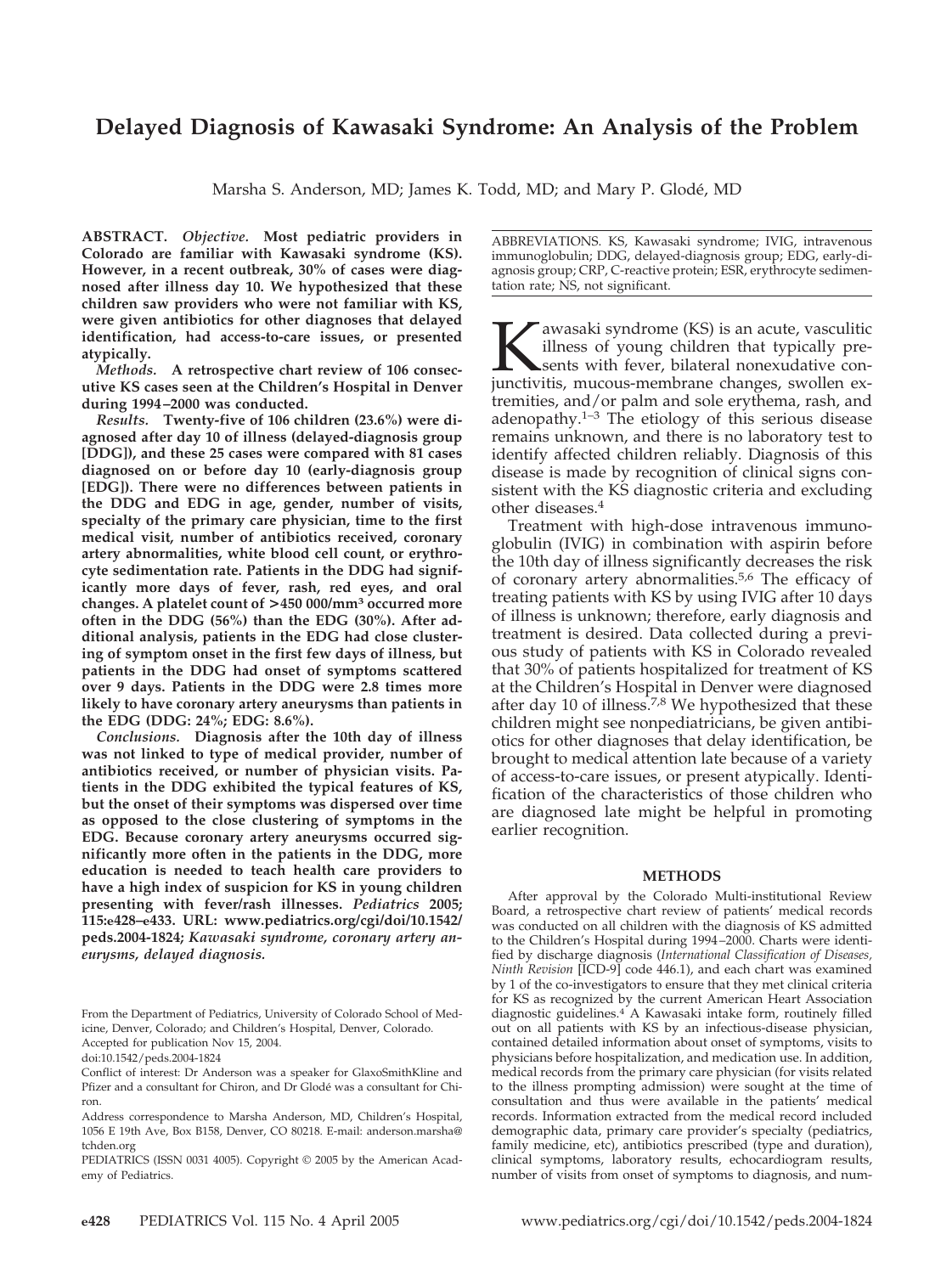ber of days from onset of symptoms to diagnosis. The presence or absence of coronary artery abnormalities (aneurysms, dilation, or ectasia), and specifically coronary artery aneurysms, was recorded for all patients. Coronary artery abnormalities (including aneurysms) were documented as present if they were seen on any echocardiogram at either presentation or follow-up. A patient in the delayed-diagnosis group (DDG) was defined as a child diagnosed with  $KS > 10$  days from the onset of fever. A patient in the early-diagnosis group (EDG) was defined as a child diagnosed with  $KS \leq 10$  days from fever onset. The first day of fever was defined as illness day 1. Characteristics of the patients in the EDG and DDG were compared.

Statistical analysis included use of the  $\chi^2$  or *t* test for comparisons between the 2 groups. Data from groups that were not normally distributed were compared by using the Mann-Whitney *U* test. Pearson correlation coefficients were calculated to establish correlations between demographic data, clinical manifestations, and laboratory results with the diagnosis of KS. Factors that were identified by Pearson correlation coefficients as being significantly linked were used as variables in a logistic regression model. In this model "log<sub>10</sub> days of illness" was used as the dependent variable, and logistic regression used to identify the strongest predictors for early diagnosis of KS.

### **RESULTS**

# **Patient Characteristics**

One hundred nine charts were identified with a discharge diagnosis of KS. Three charts were excluded from analysis because the patients were subsequently given an alternative diagnosis. A total of 106 charts were analyzed. Twenty-five of 106 patients (23.6%) were diagnosed with KS after illness day 10 (DDG), and 81 (76.4%) were diagnosed before the 10th day of illness (EDG). The age, gender, and race/ethnicity distribution of our patients is shown in Table 1, and no significant differences were noted between the 2 groups. Laboratory features and potential risk factors for delayed diagnosis of KS are listed in Table 2. Total number of days of fever, rash, red eyes, oral changes, and extremity changes were significantly greater in the DDG. There was no significant difference in primary residence (inside or outside of metropolitan Denver), primary care provider type (family practitioner versus pediatrician), number of antibiotics prescriptions given, day of illness the patient first visited a medical provider, or the number of visits to a health professional before admission. The C-reactive protein (CRP) count at admission was significantly higher in the EDG than

DDG (12.5 vs 5.7 mg/dL). In contrast, erythrocyte sedimentation rate (ESR) on admission was not significantly different. Platelet counts of  $>450000/\text{mm}^3$ were found significantly more often in the patients in the DDG.

To try to define which significant univariate variables best predicted the time until diagnosis of KS, a stepwise linear-regression model was used. Using  $log_{10}$  days of illness before diagnosis as the dependant variable, the significant predicting variables were days of fever, days of rash, and platelet count  $(R^2 = 0.75; P < .001).$ 

# **Physician Visits**

Many children in both the EDG and DDG were noted to have seen a health care professional at least 4 times before diagnosis and admission (Fig 1): 44% of the patients in the DDG had  $\geq$ 4 visits vs 34% of those in the EDG ( $P =$  not significant [NS]). The vast majority of patients (95.1%) saw a medical provider at least once during their first 5 days of illness (Fig 2). Fifty-six percent of patients with KS first presented to a medical provider on day 1 or 2 of illness. Only 5 of 106 children were given the diagnosis of KS at the first visit. Initial diagnoses of all patients are listed in Table 3. Streptococcal pharyngitis, otitis media, or viral syndrome were the most common initial diagnoses in both the EDG and LDG.

# **Hospitalization**

At the time of hospitalization, 85 of 106 patients had an admitting diagnosis of KS. Twenty-one patients (Table 4) had another admitting diagnosis but ultimately were determined to have KS. Patients in the DDG were significantly more likely to be diagnosed after hospital admission. For 11 of 81 patients in the EDG and 10 of 25 in the DDG, the diagnosis of KS was made after admission ( $P < .01$ ).

# **Coronary Artery Abnormalities**

Twenty patients with KS had coronary artery abnormalities recognized at the time of diagnosis and before IVIG administration. Three additional patients had a normal echocardiogram at diagnosis, but coronary artery abnormalities were noted on subse-

**TABLE 1.** Demographic Characteristics of Patients With KS

| $\checkmark$           |               |                          |           |                 |
|------------------------|---------------|--------------------------|-----------|-----------------|
|                        | EDG, N<br>(%) | DDG, N<br>$\binom{0}{0}$ | P Value   | Total, N<br>(%) |
| Age, y                 |               |                          |           |                 |
| $<$ 1                  | 13(16)        | 6(24)                    | <b>NS</b> | 19 (17.9)       |
| 1 to $<$ 5             | 52(64.2)      | 12 (48)                  | <b>NS</b> | 64(60.3)        |
| $5$ to $\leq 12$       | 16(19.8)      | 7(28)                    | <b>NS</b> | 23(21.8)        |
| Total                  | 81 (100)      | 25(100)                  |           | 106 (100)       |
| Gender                 |               |                          |           |                 |
| Female                 | 22(27.2)      | 5(20)                    | <b>NS</b> | 27(25.5)        |
| Male                   | 59 (72.8)     | 20(80)                   | <b>NS</b> | 79 (74.5)       |
| Total                  | 81 (100)      | 25(100)                  |           | 106 (100)       |
| Ethnicity/race         |               |                          |           |                 |
| White, not Hispanic    | 45(55.6)      | 15(60)                   | <b>NS</b> | 60(56.6)        |
| Hispanic               | 14 (17.3)     | 3(12)                    | <b>NS</b> | 17(16.0)        |
| Black                  | 8(9.8)        | 2(12)                    | <b>NS</b> | 11(10.4)        |
| Asian/Pacific Islander | 6(7.4)        | 1(4)                     | <b>NS</b> | 7(6.6)          |
| Unknown                | 8(9.8)        | 3(12)                    | <b>NS</b> | 11(10.4)        |
| Total                  | 81 (100)      | 25(100)                  |           | 106 (100)       |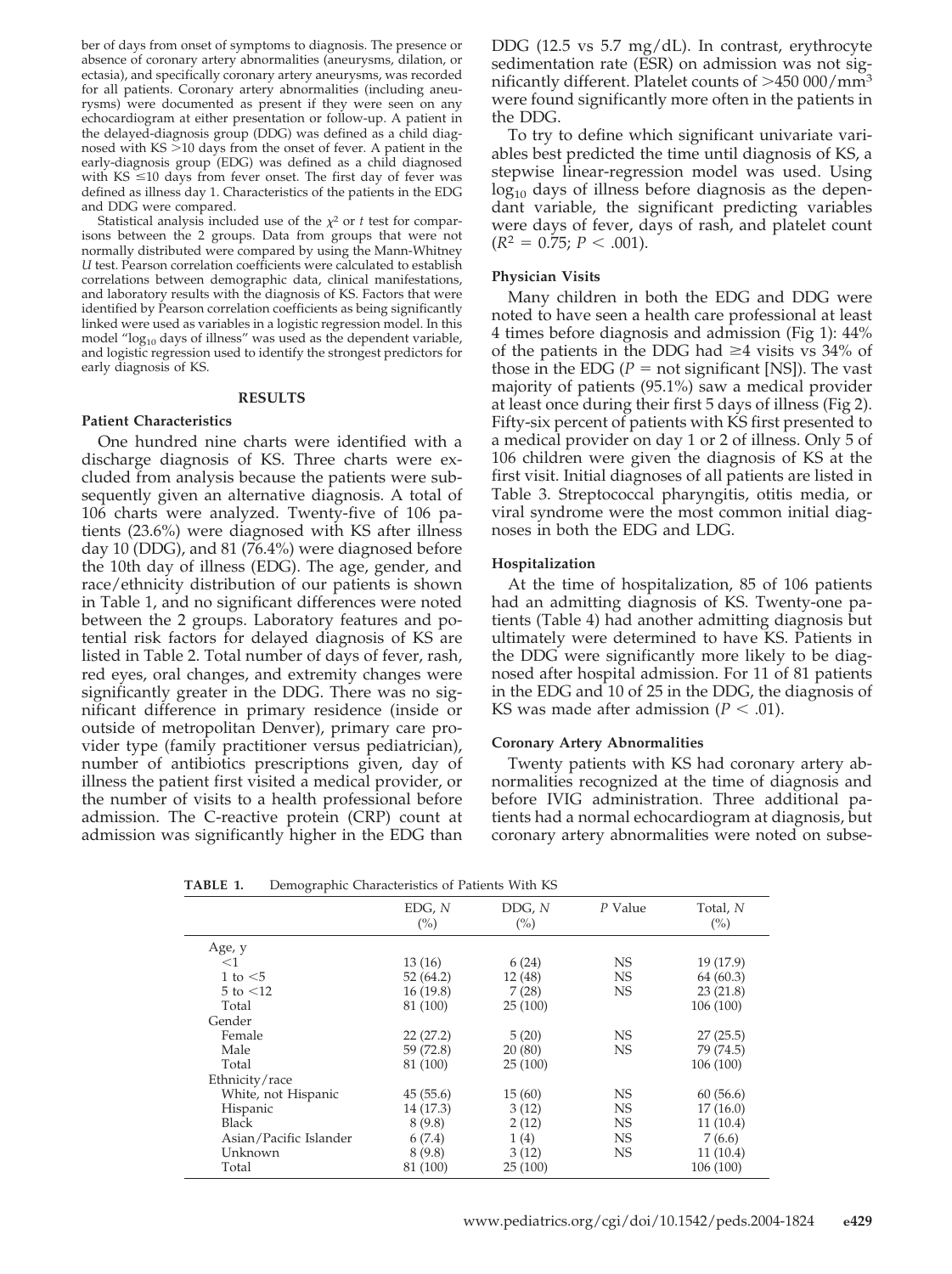**TABLE 2.** Laboratory Features and Potential Risk Factors of Delayed Diagnosis in KS

| Characteristic                                 | <b>EDG</b>        | <b>DDG</b>          | P Value   |
|------------------------------------------------|-------------------|---------------------|-----------|
| Days of fever, mean $(95\% \text{ CI})^*$      | $6.1(5.6-6.7)$    | $13.0(12.0-14.0)$   | < 0.005   |
| Days of rash, mean (95% CI)*                   | $4.1(3.4 - 4.7)$  | $10.1(8.9-11.4)$    | < .005    |
| Days of red eyes, mean (95% CI)                | $5.2(4.1-6.2)$    | $7.0(5.2 - 8.9)$    | .005      |
| Days of oral changes, mean (95% CI)            | $2.7(2.0-3.8)$    | $6.3(4.8-7.8)$      | .02       |
| Days of extremity changes, mean (95% CI)       | $1.5(0.8-2.1)$    | $3.8(2.7-4.9)$      | .001      |
| Presence of adenopathy, %                      | 39.3              | 12.0                | .01       |
| $CRP$ , mg/dL, mean (95% CI)                   | $12.5(10.5-14.7)$ | $5.7(1.97-9.4)$     | .002      |
| Platelet count $>450000/\text{mm}^3$ , %*      | 30.0              | 56.0                | .018      |
| $ESR$ , mm/h                                   | 65.4(59.4–71.4)   | $56.7(45.8 - 67.5)$ | <b>NS</b> |
| Age, y, mean $(95\% \text{ CI})$               | $2.9(2.3-3.4)$    | $3.3(2.5-4.5)$      | NS.       |
| Residence in metropolitan Denver, %            | 64.5              | 69.0                | NS.       |
| Type of primary care provider, % pediatricians | 83                | 75                  | NS.       |
| No. of antibiotic prescriptions, mean (95% CI) | $1.7(1.5-2.0)$    | $2.1(1.6-2.6)$      | NS.       |
| First contact with medical provider, day of    | $2.7(2.3-3.0)$    | $2.5(1.8-3.1)$      | NS.       |
| illness, mean $(95\% \text{ CI})$              |                   |                     |           |
| Number of medical providers seen before        | $3.11(2.9 - 3.3)$ | $3.4(3.0-3.8)$      | NS        |
| diagnosis, mean (95% CI)                       |                   |                     |           |
|                                                |                   |                     |           |

 $*$  In a stepwise linear-regression model, using  $log_{10}$  days of illness prior to diagnosis as the dependant variable, the significant predicting variables to diagnosis were days of fever, days of rash, and platelet count ( $R^2 = 0.75$ ;  $P < .001$ ).



**Fig 1.** Number of visits to health care providers made by patients with KS before diagnosis.

quent echocardiograms despite IVIG therapy. These 3 patients were diagnosed and treated with IVIG on illness days 8, 3, and 3. Although there was a trend for patients in the DDG to have more coronary artery abnormalities than those in the EDG (28% vs 18.5%, respectively), this difference was not statistically significant (Table 5). Children with KS that were  $\leq 1$ year old were 2.9 times more likely to develop coronary artery abnormalities  $(47.4\% \text{ vs } 16\%; P < .01)$ and 5.3 times more likely to develop aneurysms  $(36.8\% \text{ vs } 6.9\%; P < .01)$  than children >1 year old. Patients in the DDG were 2.8 times more likely to have coronary artery aneurysms than those in the EDG  $(24\% \text{ vs } 8.6\%; P = .04)$ .

# **Time to Appearance of Physical Signs of KS**

In an effort to better understand and analyze the EDG and DDG, we developed a timeline of the presentation of the signs of KS for each group. The mean day of onset of each sign relative to the first day of fever is noted (Fig 3). Patients in the EDG and DDG are shown separately. The time from onset of illness until first contact with a medical provider was similar for the EDG (2.7 days) and the DDG (2.5 days; *P* - NS). The development of additional KS signs was tightly clustered in the EDG and appeared before the sixth day of illness. In contrast, patients in the DDG had the onset of additional signs dispersed over 9 days. Patients in the DDG presented later for a second medical visit (mean illness day: 6.7; 95% confidence interval [CI]: 5.7, 7.8 days) than patients in the EDG (mean illness day: 4.6; 95% CI: 4.0, 5.1 days; *P* - .001).

# **DISCUSSION**

Health care providers in Colorado have had considerable experience with KS. There have been 3 outbreaks in Colorado investigated by the Centers for Disease Control and Prevention in the last 20 years, and physicians throughout the state have aided in these investigations. $3,8,9$  The Children's Hospital (Denver) is a large tertiary care pediatric hospital, and our infectious-disease group routinely takes calls from providers throughout the state for questions and referrals related to KS. Questions regarding KS are one of our most common telephone inquiries, indicating that KS is often considered in the differential diagnosis of febrile children. Our infectious-disease group requests that patients with possible KS be referred to our center for diagnosis and treatment. Therefore, we were concerned by the fact that 23.6% of children with KS were diagnosed after day 10 of illness.

Late diagnosis is problematic because patients in the DDG were more likely to develop coronary artery aneurysms than those in the EDG (24% vs 8.6%, respectively;  $P = .04$ ). Patients in the DDG may have prolonged untreated inflammation that puts them at higher risk for aneurysms, which is substantiated by the continued elevation of the ESR (mean: 56.7 mm/ hour) and CRP (mean: 5.7 mg/dL) seen at diagnosis in these children.

There were a number of initial hypotheses that we believed would explain why so many patients with KS were diagnosed after day 10, including (1) medical specialty of the provider (pediatricians are more likely to be trained to recognize the disease than nonpediatricians), (2) patients in the DDG given antibiotics for other diagnoses, which delayed identifi-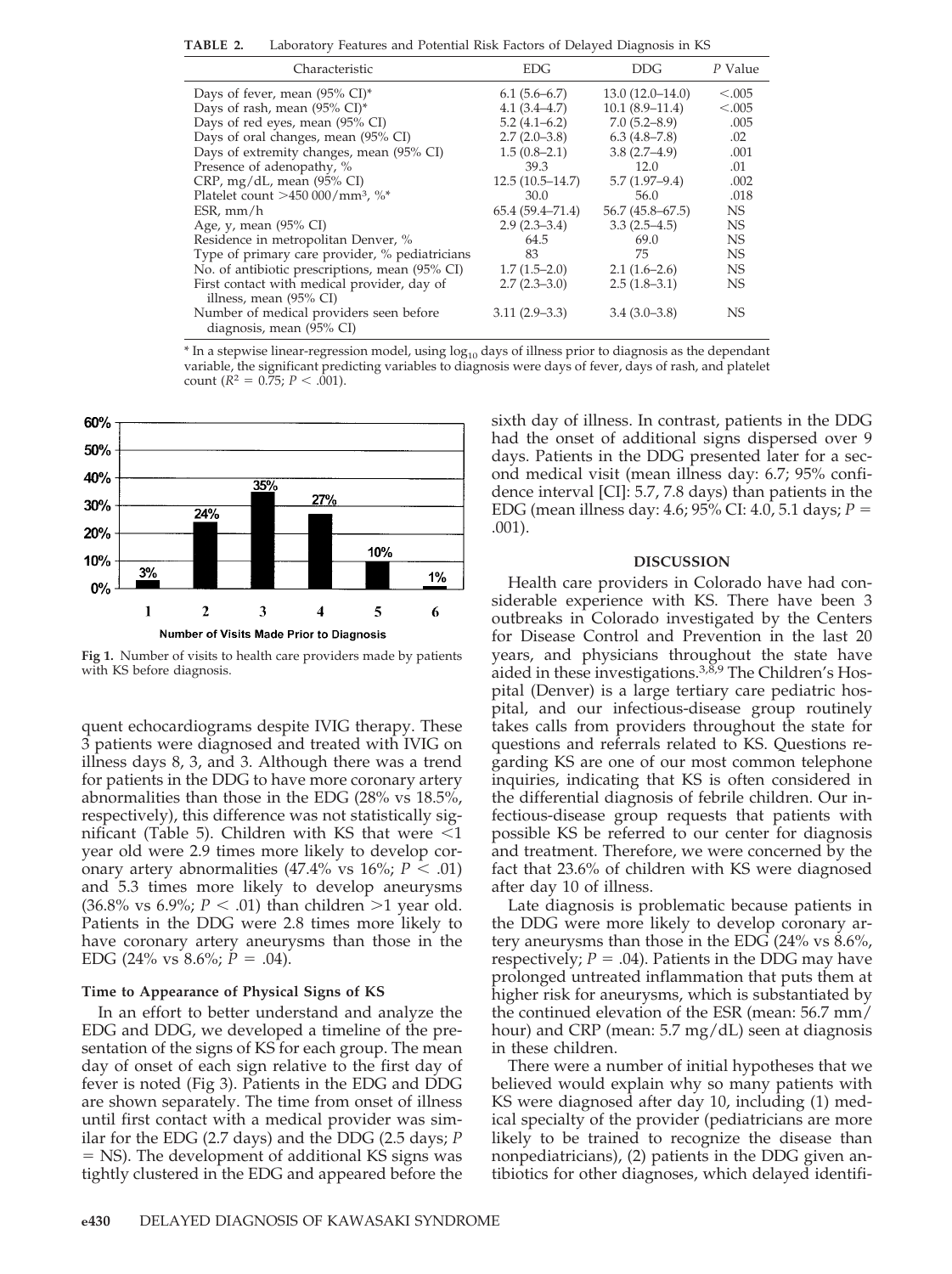

**Fig 2.** Day of illness when patients with KS first sought medical attention.

**TABLE 3.** Patient Diagnoses at First Medical Visit

| Diagnosis                             | Cases, $n$<br>(%) |
|---------------------------------------|-------------------|
| Streptococcal pharyngitis             | 28 (26.4)         |
| Otitis media                          | 22(20.8)          |
| Viral syndrome                        | 20 (18.9)         |
| KS                                    | 5(4.6)            |
| Adenitis                              | 5(4.6)            |
| Rule out serious bacterial infection  | 5(4.6)            |
| Urethral meatitis                     | 1(1)              |
| Urinary tract infection               | 3(2.8)            |
| Pneumonia                             | 2(1.9)            |
| Scarlet fever                         | 1(1)              |
| Abdominal pain                        | 1(1)              |
| Oral candidiasis                      | 1(1)              |
| Hepatitis                             | 1(1)              |
| Sinusitis                             | 1(1)              |
| Candidal diaper rash                  | 1(1)              |
| Unknown/left blank                    | 4(3.8)            |
| Records of initial visit not obtained | 5(4.6)            |
| Total                                 | 106 (100)         |
|                                       |                   |

**TABLE 4.** Initial Admitting Diagnosis in the 21 Patients With KS in Whom the Diagnoses Were Made After Hospitalization

| <b>Admitting Diagnosis</b>  | No. of Patients |
|-----------------------------|-----------------|
| Adenitis                    |                 |
| Fever of unknown origin     | 5               |
| Meningitis                  |                 |
| Myocarditis                 |                 |
| Osteomyelitis               |                 |
| Probable influenza          |                 |
| Possible sepsis/bacteremia  |                 |
| Possible testicular torsion |                 |
| Pyelonephritis, dehydration |                 |
| Stevens-Johnson syndrome    |                 |
| Toxin mediated disease      | З               |
| Viral sepsis                |                 |
| Total                       |                 |

cation, (3) access-to-care problems (patients in the DDG were initially brought to medical attention later), or (4) milder disease or atypical presentation in the DDG. All these hypotheses were largely refuted by the study data.

The medical specialty of the primary care doctor (family medicine versus pediatrics) was not a significant factor in whether the patient was in the EDG or DDG. The data did not support our hypothesis that pediatricians may see more cases of this disease in both training and practice and therefore recognize this diagnosis earlier. Also, the mean number of prescriptions for antibiotics was not significantly different in the EDG versus DDG.

A large number of patients (44% DDG vs 34% EDG) saw a medical provider at least 4 times before diagnosis ( $P =$  NS). This observation argues against significant barriers in accessing care. Ninety-five percent of patients with KS presented to a provider in the first 5 days of illness, yet the mean illness day at diagnosis was 8.5 days. Five children were diagnosed with KS at the first medical visit. A number of alternative initial diagnoses were given to the other 101 children. Most of the diagnoses reflect recognition of at least some of the signs and symptoms associated with KS. For example, the diagnosis of urinary tract infection reflects recognition of pyuria. Patients in both the EDG and DDG had an average of 3 visits to medical providers before the diagnosis of KS. These data highlight the missed opportunities to make a diagnosis of KS earlier in some of these patients. There are multiple other descriptions in the literature of patients ultimately diagnosed with KS who were initially given the diagnosis of other entities such as cervical adenitis,<sup>10-12</sup> meningitis,<sup>13,14</sup> pneumonia, $^{15}$  appendicitis, $^{16,17}$  or pyelonephritis.<sup>18</sup> It is interesting to note that in this study, the children in the DDG were overrepresented in the group of children hospitalized before the diagnosis of KS, which suggests that either children in the DDG presented incompletely<sup>19</sup> or the provider was focused on only 1 sign or aspect of illness (ie, adenopathy for admitting diagnosis of adenitis).

Although 1 of our initial hypotheses was formulated on the assumption that patients in the DDG might have clinical and/or laboratory manifestations that differ substantially from those in the EDG, this was generally not demonstrated by this study (Table 2). Patients in both the EDG and DDG largely manifested "typical" KS signs and symptoms: fever, nonexudative conjunctivitis, red/cracked lips, rash, and swollen hands and feet. The 2 groups generally did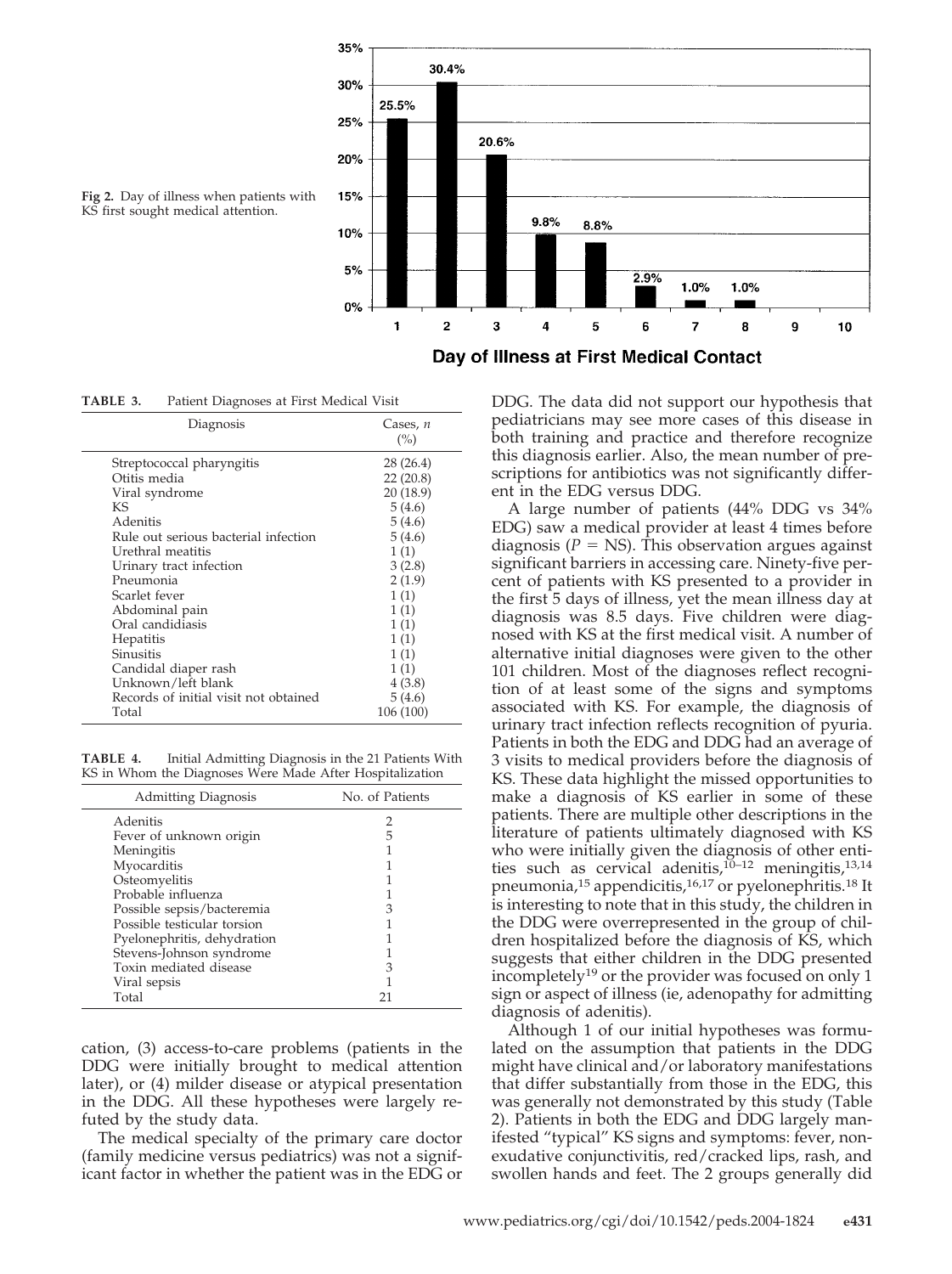**TABLE 5.** Coronary Artery Findings of Patients With KS According to Time of Diagnosis

| Characteristic                         | EDG.          | DDG.      | P Value | Relative<br>Risk |
|----------------------------------------|---------------|-----------|---------|------------------|
| Coronary artery abnormalities*         | 16/81(18.5%)  | 7/25(28%) | NS      | 1.4              |
| Coronary artery aneurysms <sup>+</sup> | $7/81(8.6\%)$ | 6/25(24%) | .04     | 2.8              |

\* Coronary artery abnormalities are dilation, ectasia, or aneurysms observed on initial or follow-up echocardiogram.

† Coronary artery aneurysms are aneurysms observed on initial or follow-up echocardiogram.

**Fig 3.** Appearance of signs in patients with KS. A, EDG. Note the tight clustering of KS signs in the first 5 days of illness. B, DDG. Note the onset of signs developing over 9 days (adenopathy was seen in only 3 of 25 in the DDG at days 1, 5, and 9). †, mean time from illness onset to second visit was 4.6 days EDG versus 6.7 days DDG  $(P = .001)$ .



not differ in the types of signs and symptoms, but they did differ in the timetable of onset of those signs (Fig 3). The logistic-regression analysis found number of days of fever, rash, and platelet count of  $>450 000/mm<sup>3</sup>$  to be the strongest predictors of the diagnosis of KS. If patients in the DDG had presented "atypically" or "incompletely,"<sup>19</sup> we might expect that at least 1 of the variables of fever, rash, and/or platelet count would not be included as strong predictors of KS in these children. The strong association of these features with the diagnosis of KS (logistic regression) and the timetable of onset of KS signs (Fig 3) suggest that patients in the DDG demonstrated the usual features of KS, albeit over a prolonged course of time.

We developed the model depicted in Fig 3 in an effort to further understand the time line of onset of KS signs and its potential relevance to delayed diagnosis. We postulate that the close clustering of symptoms in the EDG prompted parents to return earlier to medical attention and for physicians to recognize the cluster and consider the diagnosis of KS. This model strongly suggests that delay in development of the usual symptoms of KS in a subgroup of patients may be a factor in late diagnosis.

Most patients in the EDG presented at their first

visit with both fever and mouth changes, and  $\sim$ 50% had rash present as well. The combination of these signs might have prompted physicians to be more suspicious of KS or to advise parents to return for persistent fever or onset of other KS signs. In contrast, most patients in the DDG had only fever at their first visit. Therefore, until the onset of extremity changes on day of illness 9 (mean), the clinical criteria would not have been satisfied in 22 of the 25 patients in the DDG (only 3 of 25 patients in the DDG had a history of adenopathy). This may partially account for the delayed diagnoses in these patients. The mean day of the third medical visit for the DDG was on illness day 12.5 (illness day 5.7 for the EDG). This visit closely coincides with the mean day of diagnosis for the DDG (day 13).

Children  $\leq 1$  year old with KS were significantly more likely to develop coronary artery abnormalities or aneurysms than older children. This observation has been noted in other studies.<sup>20-22</sup> The mean age of the EDG and DDG were not different. The proportion of children  $\leq 1$  year old in the EDG and DDG was not significantly different (Table 2); however, there were only 19 of 106 children  $\leq$ 1 year old (13 in the EDG and 6 in the DDG). The percentage of males